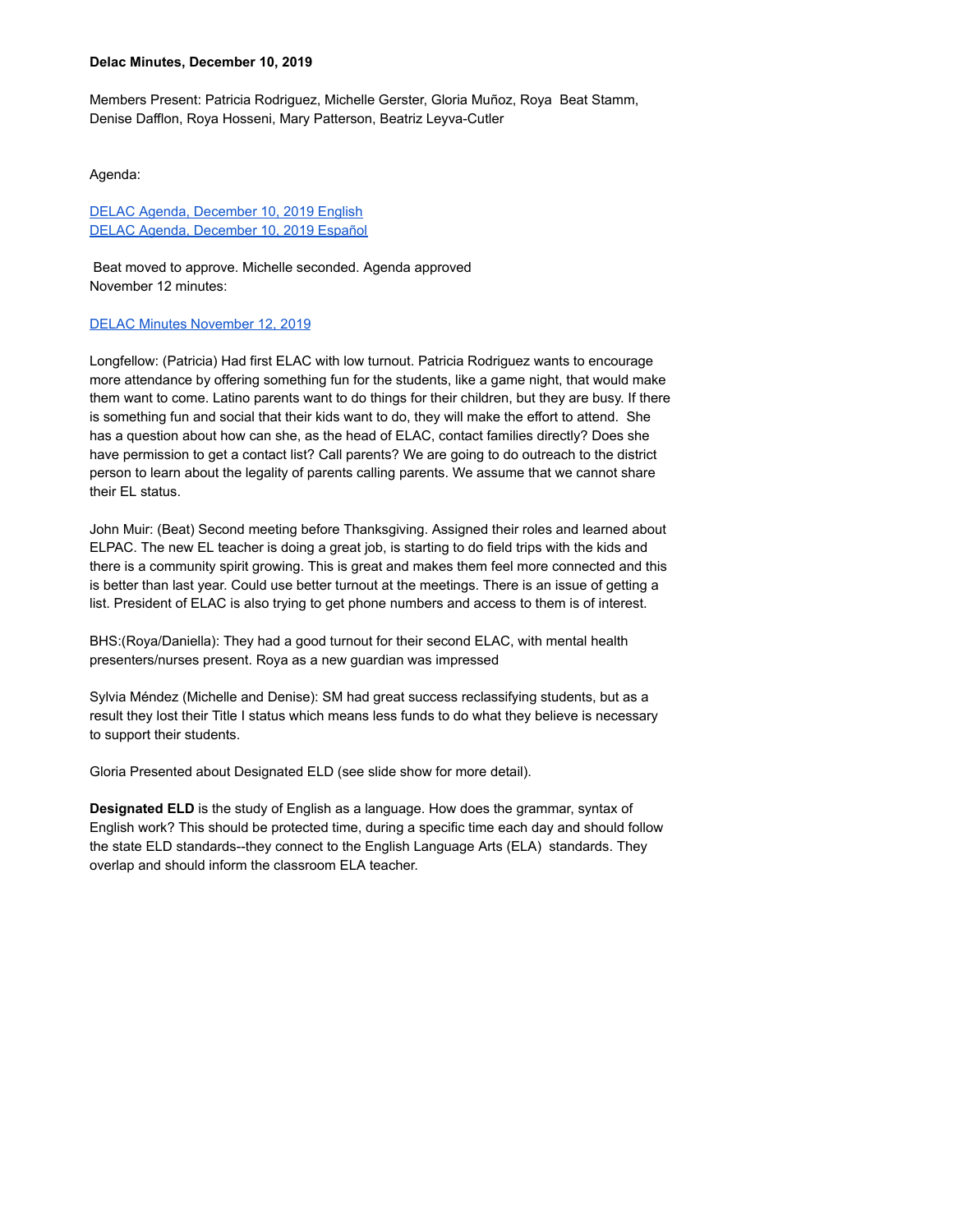When students get pulled out to go to their designated ELD class, it should help them when they return to the regular classroom, giving them more ability to access the Math, Science, History and English Language Arts courses.

**Elementary Model**: 30 minutes a day, Systematic ELD taught be ELD teacher. Some sites have 40% teacher, some have 100%.

**Middle School Model**: 30 minutes a day, daily. Instead of Elective. Read 180 for some students and others get AVID Excel. All three Middle School sites have Constructing Meaning Training. In this training, we fortify Tier I teaching with language instruction not just to help students access the content, but also be able to communicate what they have learned at an academic level.

**High School Model (Presented by Daniella):** BHS calls it the Multilingual Program which is named as such because it is an assets-based title, focusing on the many languages students speak. Newcomers in this program get 2 periods a day of designated ELD according to 5 levels from CELDT (because it gives them more precise placement of students with different levels and needs), and SDAIE (Specifically Designed Academic Instruction in English) History, Science and Math as well as their elective such as PE, Art, etc.

BHS is divided into smaller learning communities: the Multilingual Program is only for Newcomers. They have most of their classes together. 7th period tutorials Mon-Fri and Mental health support for newcomers.

They offer an Expository Writing class for the 9th graders who have not yet passed the ELPAC test, but who are otherwise in mainstream classes. In the past, the students were only getting high school graduation credit but now they get college entrance credit for this class.

Constructing Meaning (CM) is the main support secondary content teachers are trained in to support English Learners, however, it costs a lot to be trained and to be encouraged and supported to improve your curriculum. Staff and parents should know that this is an expensive training that is very good, but it requires more funding.

Beatriz points out the the LCAP is going to be renewed for the next three years and that ELAC and DELAC should make recommendations to LCAP. Gloria thinks that DELAC and PAC should meet together so that EL needs are in the forefront.

Denise says that there is debate at the elementary level about the difference between Designated and Integrated ELD. She has heard high level administrators say that they want it all to happen in the classrooms. Do the elementary teachers have enough training to do integrated ELD? And it should NOT replace Designated ELD regardless.

Gloria has a draft of a letter that she hopes we can share at the board meeting tomorrow night.

We started to look over the letter that Sylvia Mendez is going to read to the Board tomorrow. The main point they want to make is that positions to support ELD teachers should not disappear below a certain level solely because many students are redesignated. It is a mandate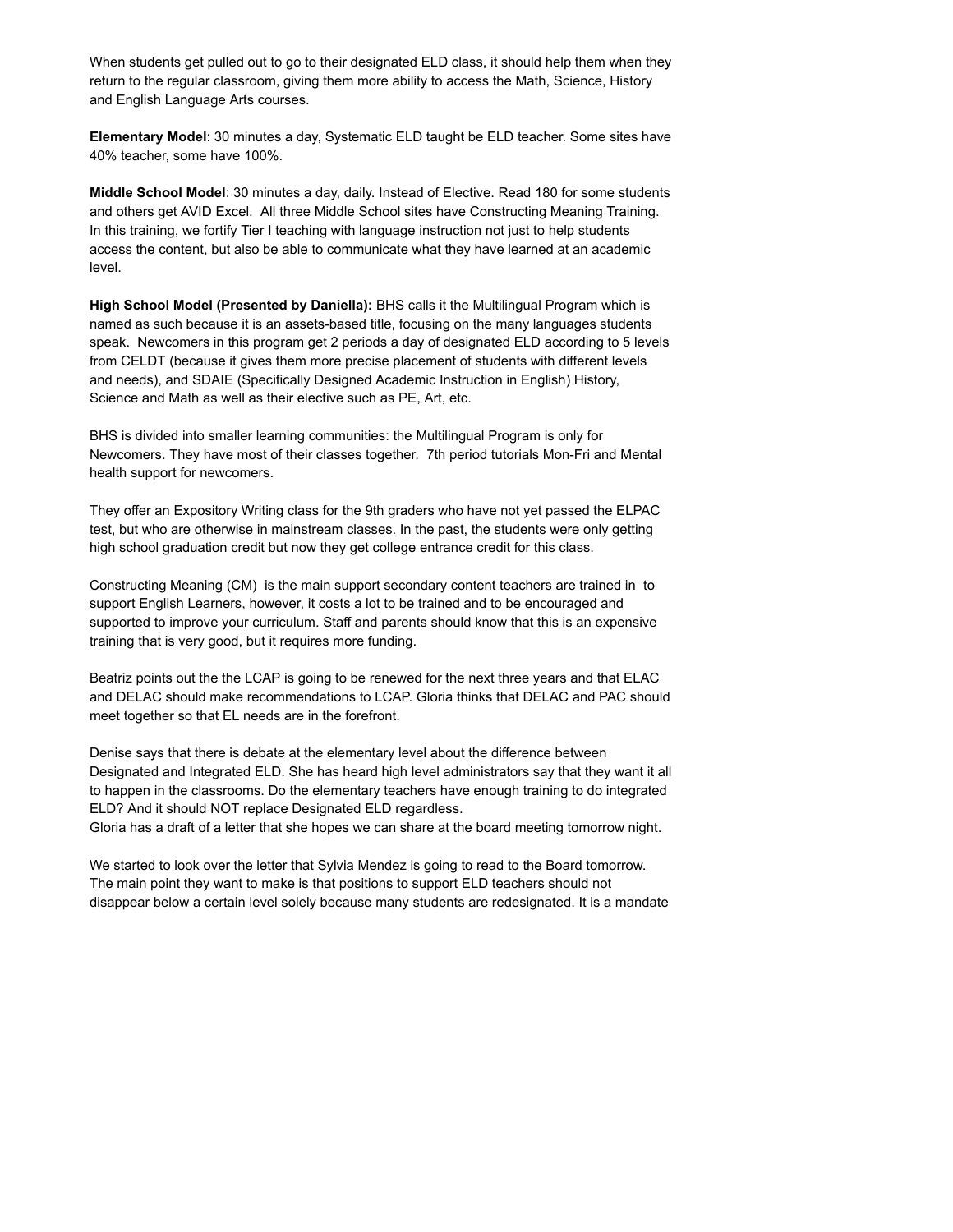from the state that all RFEP students be helped and monitored--why does the funding disappear? Beatriz points out that LCAP funding could make up the difference.

## **All roads seem to point back to the EL Master plan needing revision**.

Remember, we can talk about all these politics, but we are dealing with families, with kids who are behind TODAY who need help. They are new to this country and don't understand the system. Parents will get overwhelmed--this is too high level and the parents will not be interested. Keep it more simple!

Beatriz says we need to go to the board and speak to the urgency to create a new master plan!

The composition of the EL Master Plan committee would be helpful. We won't be able to present tomorrow night, but in January we can meet and draft something.

Gloria is working on getting district folks to agree to a timeline for revision of the Plan.

Actas de Delac, 10 de diciembre de 2019

Miembros presentes: Patricia Rodríguez, Michelle Gerster, Gloria Muñoz, Roya Beat Stamm, Denise Dafflon, Roya Hosseni, Mary Patterson, Beatriz Leyva-Cutler

Agenda:

DELAC Agenda, December 10, 2019 English DELAC Agenda, December 10, 2019 Español

Beat se movió para aprobar. Michelle lo secundó. Agenda aprobada.

Las Actas del 12 de noviembre: DELAC Minutes November 12, 2019

Longfellow: (Patricia) Tuvo el primer ELAC con baja participación. Patricia Rodríguez quiere alentar una mayor asistencia ofreciendo algo divertido para los estudiantes, como una noche de juegos, que les haga querer venir. Los padres latinos quieren hacer cosas por sus hijos, pero están ocupados. Si hay algo divertido y social que sus hijos quieren hacer, harán el esfuerzo de asistir. Ella tiene una pregunta sobre cómo puede ella, como directora de ELAC, contactar a las familias directamente. ¿Tiene permiso para obtener una lista de contactos? Llamar a los padres? Vamos a comunicarnos con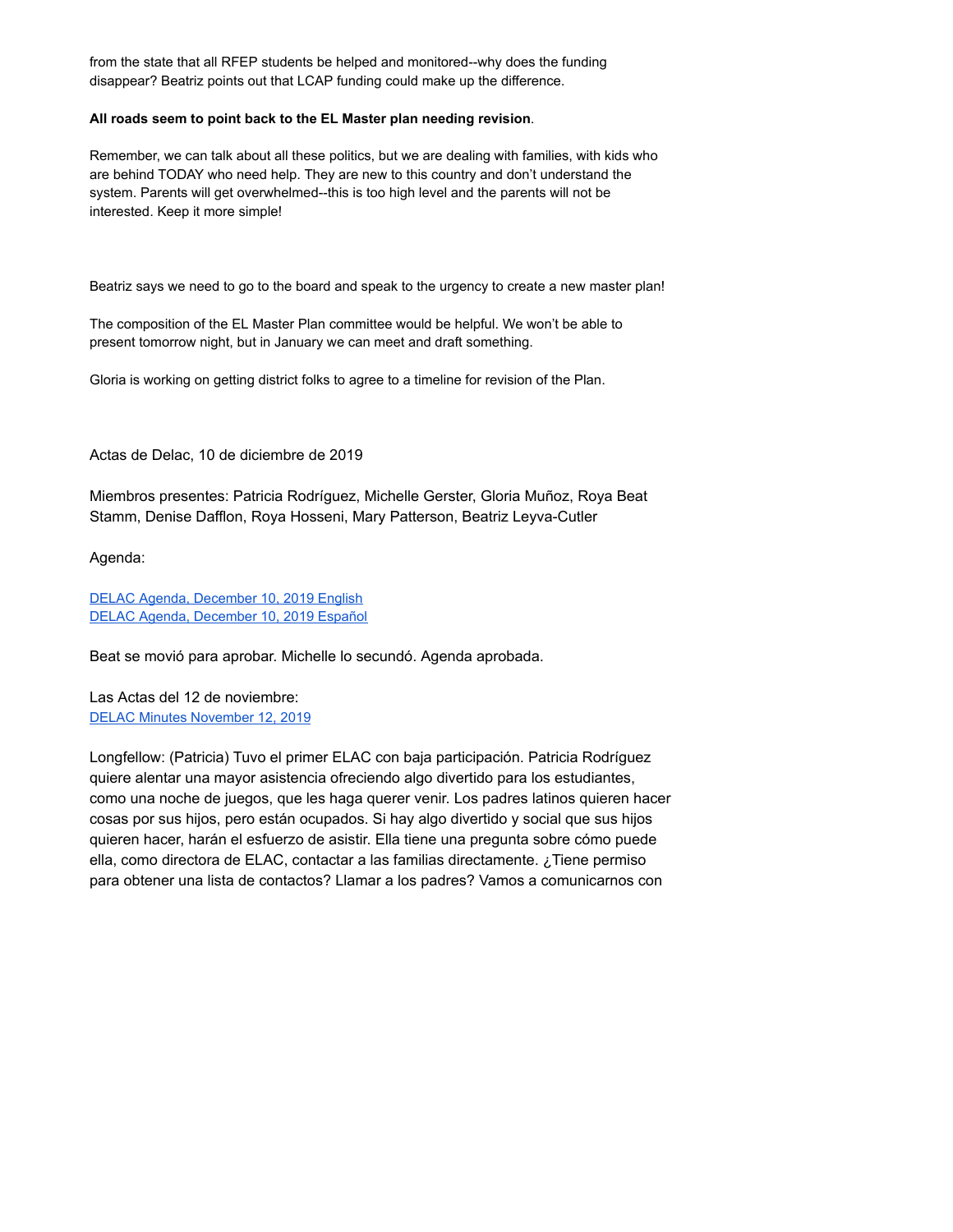la persona del distrito para conocer la legalidad de los padres que llaman a los padres. Asumimos que no podemos compartir su estado EL.

John Muir: (Beat) Segunda reunión antes del Día de Acción de Gracias. Asignaron sus roles y aprendieron sobre ELPAC. El nuevo maestro de EL está haciendo un gran trabajo, está comenzando a hacer excursiones con los niños y está creciendo un espíritu comunitario. Esto es genial y los hace sentir más conectados y esto es mejor que el año pasado. Podría usar una mejor participación en las reuniones. Hay un problema para obtener una lista. El presidente de ELAC también está tratando de obtener números de teléfono y el acceso a ellos es de interés.

BHS : (Roya / Daniella): Tuvieron una buena participación para su segundo ELAC, con presentadores / enfermeras de salud mental presentes. Roya como nueva guardiana quedó impresionada

Sylvia Méndez (Michelle y Denise): SM tuvo un gran éxito al reclasificar a los estudiantes, pero como resultado perdieron su estatus de Título I, lo que significa menos fondos para hacer lo que creen que es necesario para apoyar a sus estudiantes.

Gloria presentó sobre ELD designado (ver presentación de diapositivas para más detalles).

ELD designado es el estudio del inglés como idioma. ¿Cómo funciona la gramática, la sintaxis del inglés? Este debe ser un tiempo protegido, durante un tiempo específico cada día y debe seguir los estándares estatales de ELD: se conectan con los estándares de artes del idioma inglés (ELA). Se superponen y deben informar al maestro de ELA del aula.

Cuando los estudiantes se retiran para ir a su clase de ELD designada, debería ayudarlos cuando regresen al aula regular, dándoles más capacidad de acceder a los cursos de Matemáticas, Ciencias, Historia y Artes del Lenguaje en Inglés.

Modelo elemental: 30 minutos al día, ELD sistemático enseñado sea maestro de ELD. Algunos sitios tienen 40% de maestros, otros tienen 100%.

Modelo de escuela intermedia: 30 minutos al día, todos los días. En lugar de optativo. Lea 180 para algunos estudiantes y otros obtenga Excel AVID. Los tres sitios de la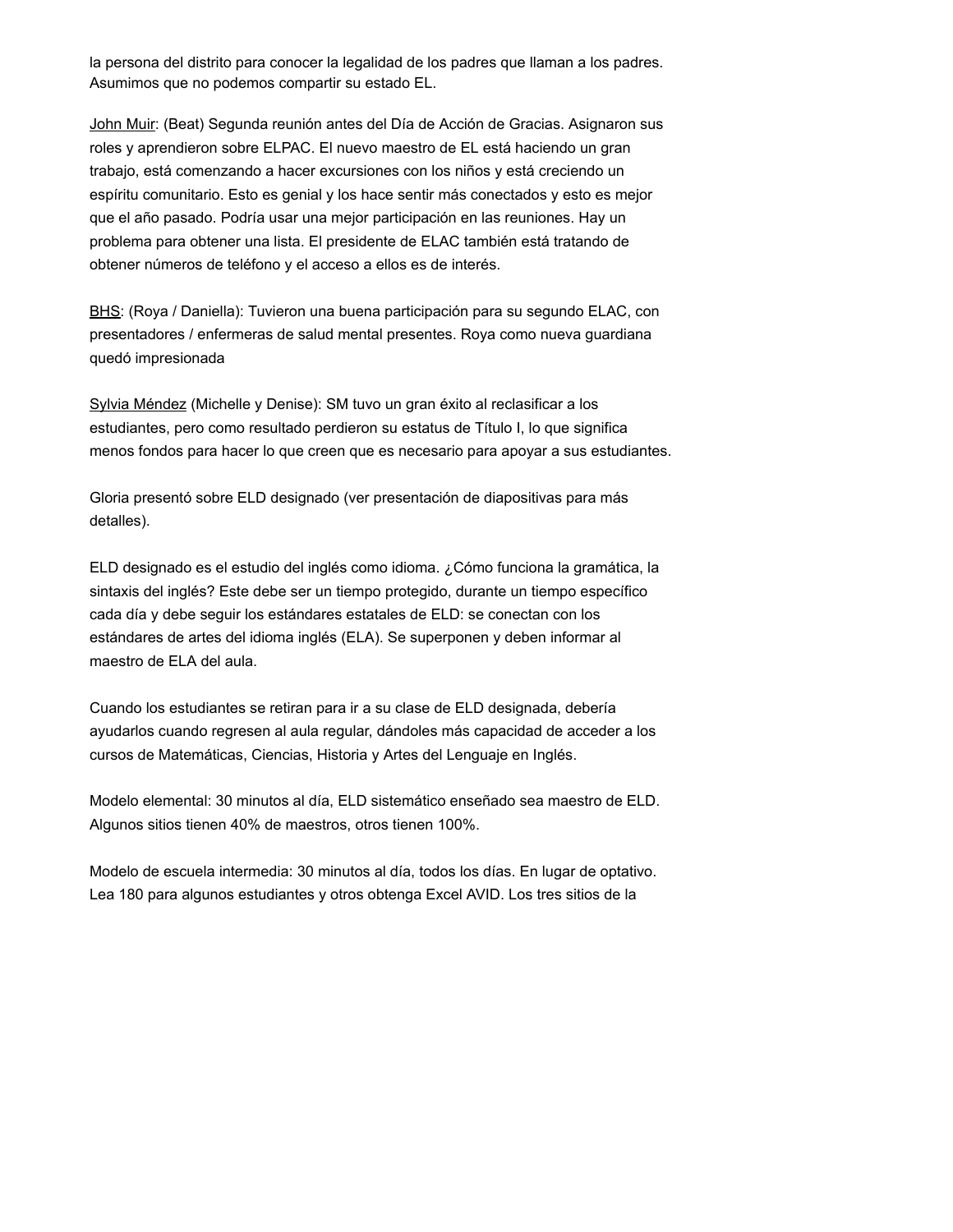Escuela Secundaria tienen Entrenamiento de Construcción de Significado. En esta capacitación, fortalecemos la enseñanza de Nivel I con la enseñanza del idioma no solo para ayudar a los estudiantes a acceder al contenido, sino también para poder comunicar lo que han aprendido a nivel académico.

Modelo de escuela secundaria (presentado por Daniella): BHS lo llama el programa multilingüe que se llama así porque es un título basado en activos, que se centra en los muchos idiomas que los estudiantes hablan. Los recién llegados a este programa obtienen 2 períodos por día de ELD designado de acuerdo con 5 niveles de CELDT (porque les da una ubicación más precisa de los estudiantes con diferentes niveles y necesidades).

BHS se divide en comunidades de aprendizaje más pequeñas: el programa multilingüe es solo para los recién llegados. Tienen la mayoría de sus clases juntos. Tutoriales del séptimo período de lunes a viernes y apoyo de salud mental para los recién llegados.

Ofrecen una clase de escritura expositiva para los alumnos de noveno grado que aún no han aprobado el examen ELPAC, pero que de otro modo están en las clases principales. En el pasado, los estudiantes solo obtenían créditos de graduación de la escuela secundaria, pero ahora obtienen créditos de ingreso a la universidad para esta clase.

CM es el principal apoyo para los estudiantes de inglés, sin embargo, cuesta mucho capacitarse y ser alentado y apoyado para mejorar su plan de estudios. El personal y los padres deben saber que esta es una capacitación costosa que es muy buena, pero requiere más fondos.

Beatriz señala que el LCAP se renovará por los próximos tres años y que ELAC y DELAC deberían hacer recomendaciones al LCAP. Gloria piensa que DELAC y PAC deberían reunirse para que las necesidades de EL estén a la vanguardia.

Denise dice que hay un debate en el nivel primario sobre la diferencia entre ELD Designado e Integrado. Ella ha escuchado a administradores de alto nivel decir que quieren que todo suceda en las aulas. ¿Los maestros de primaria tienen suficiente capacitación para hacer ELD integrado? Y NO debe reemplazar a ELD designado independientemente.